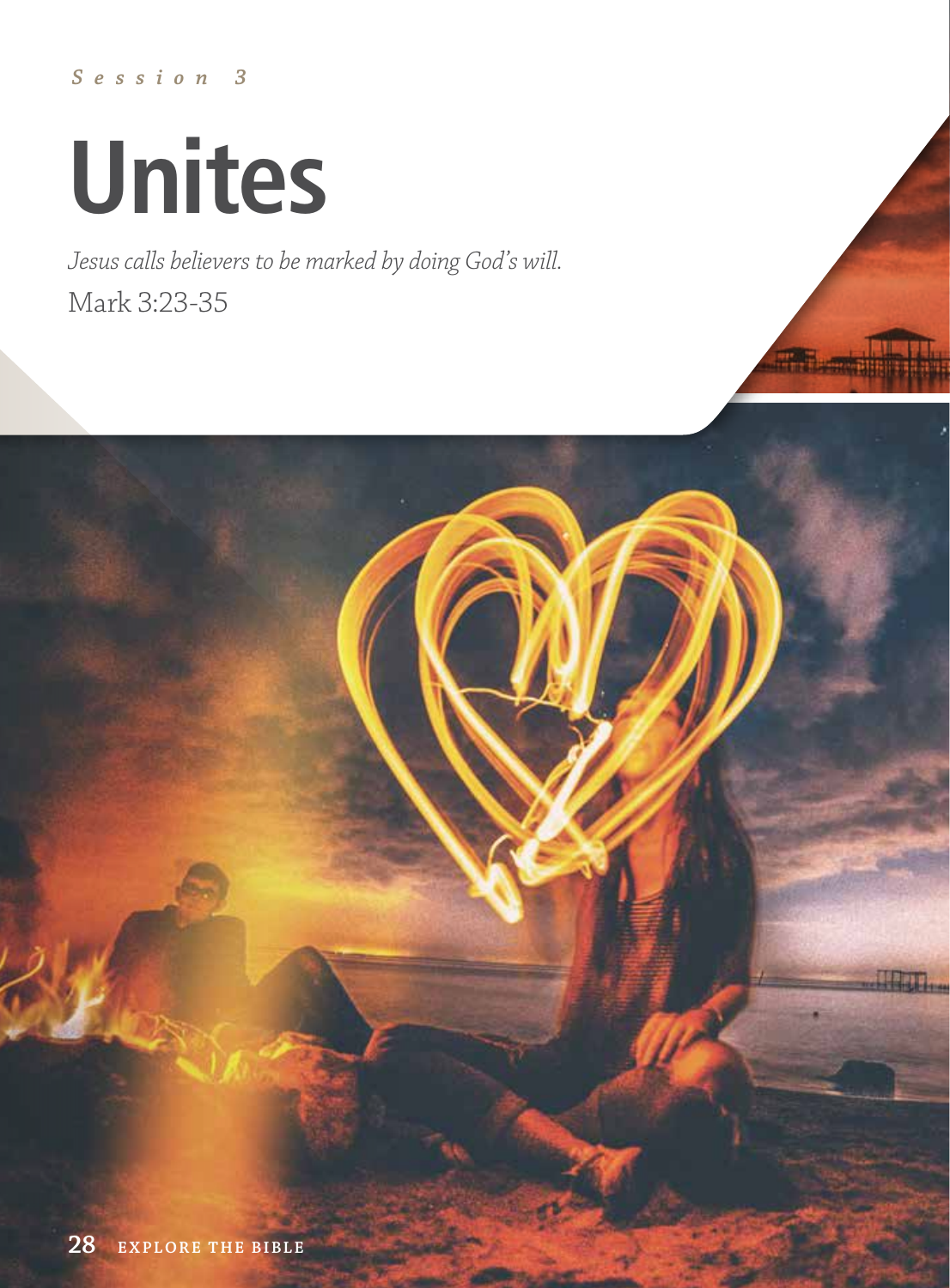#### **What are some physical characteristics you share with your human family? What are some ways you try to reflect your relationship with Christ?**

It happens every time a baby is born. Friends and relatives try to decide if the new arrival has his mother's eyes or her father's chin. It's only natural to look for the physical features that identify a child as a proud member of his or her family. The same principle works for our spiritual family. Jesus said and did things that reflected His relationship with His heavenly Father. Likewise, we need to reflect the "family resemblance."

### **UNDERSTAND THE CONTEXT**

The tensions between Jesus and the religious elite continued to escalate. Some of the leaders had accused Him of blasphemy—claiming equality with God. They also had serious concerns about His attempts to define the Sabbath in ways that ran contrary to their accepted traditions.

Chapter 3 begins with another Sabbath showdown. When a man with a paralyzed hand came to Jesus in the synagogue on the Sabbath, Jesus raised a theological question related to the spirit of the law and the letter of the law. He chose to follow the spirit of the Sabbath by showing mercy and healing the man. Mark gave two examples of the religious leaders' growing animosity toward Jesus. They were actively looking for reasons to bring Him into disrepute (3:2), and they started plotting how to kill him (3:6).

Jesus continued fulfilling the Father's plan by preaching about the kingdom, healing diseases, and exorcising demons (3:7-12). He also handpicked twelve apostles who would learn from Him and spread His message to others.

As His ministry grew, Jesus began experiencing opposition on multiple fronts. Members of His own family believed He had lost His mind (3:20-21), while the religious leaders continued to accuse Him of blasphemy (3:22). Jesus dealt with the charge of blasphemy by using the leaders' own faulty logic against them. No ruler can find victory by destroying his own strongholds. Likewise, Satan had nothing to gain by giving Jesus the authority to cast out demons. So Jesus had to be relying on an authority higher and stronger than Satan—His heavenly Father.

Mark 4 represents a shift of sorts in Jesus' methods. He began teaching in parables—stories that conveyed spiritual truths. The stories revealed truth to those who would accept them with an open heart but meant little to those who would not (4:10-12).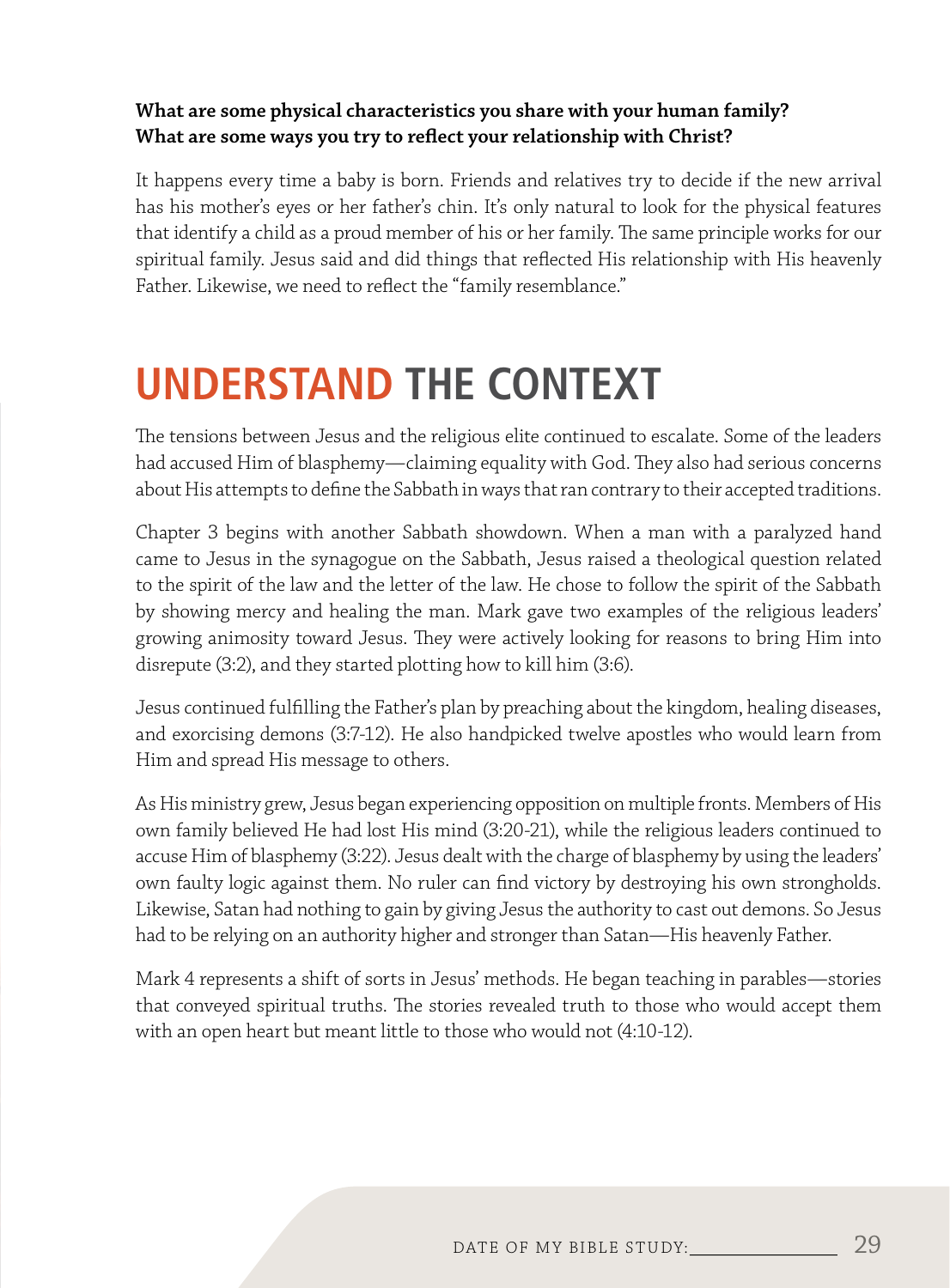### **MARK 3:23-35**

**23** So he summoned them and spoke to them in parables: "How can Satan drive out **Satan @? 24** If a kingdom is divided against itself, that kingdom cannot stand. **25** If a house is **divided against itself ®,** that house cannot stand. 26 And if Satan opposes himself and is divided, he cannot stand but is finished. **27** But no one can enter a strong man's house and plunder his possessions unless he **first ties up G** the strong man. Then he can plunder his house. **28** Truly I tell you, people will be forgiven for all sins and whatever blasphemies they utter. **29** But whoever blasphemes against the Holy Spirit never has forgiveness, but is guilty of an eternal sin"— **30** because they were saying, "He has an unclean spirit." **31** His mother and his brothers came, and standing outside, they sent word to him and called him. **32** A crowd was sitting around him and told him, "Look, your mother, your brothers, and your sisters are outside asking for you."

**33** He replied to them, "Who are my mother and my brothers?" **34** Looking at those sitting in a circle around him, he said, "Here are my mother and my brothers! **35** Whoever does the will of God is **my brother and sister and mother**  $\mathbf{D}$ "

#### **Passage Outline**

Undivided House (Mark 3:23-30)

Misunderstood By Family (Mark 3:31-32)

United By Purpose (Mark 3:33-35)

#### **Keywords**

- a. The fallen angel known as "Lucifer" (Isa. 14:12, KJV), who sinned against God and fell from heaven (Ezek. 28:13-19), deceived Adam and Eve in the garden of Eden (Gen. 3), and who opposes the plans and purposes of God. He's also called "the devil," "the ancient serpent," and "the dragon" (Rev. 12:7-9).
- b. Jesus was rejecting the logic of the scribes in Mark 3:22 that He was akin to Beelzebul, or the devil. Internal divisions weaken a house or a kingdom.
- c. A person must be stronger than Satan to bind him and "plunder his house" (ESV).
- d. Jesus redefined His family as those who willingly enter into a relationship with Him and obey God's will.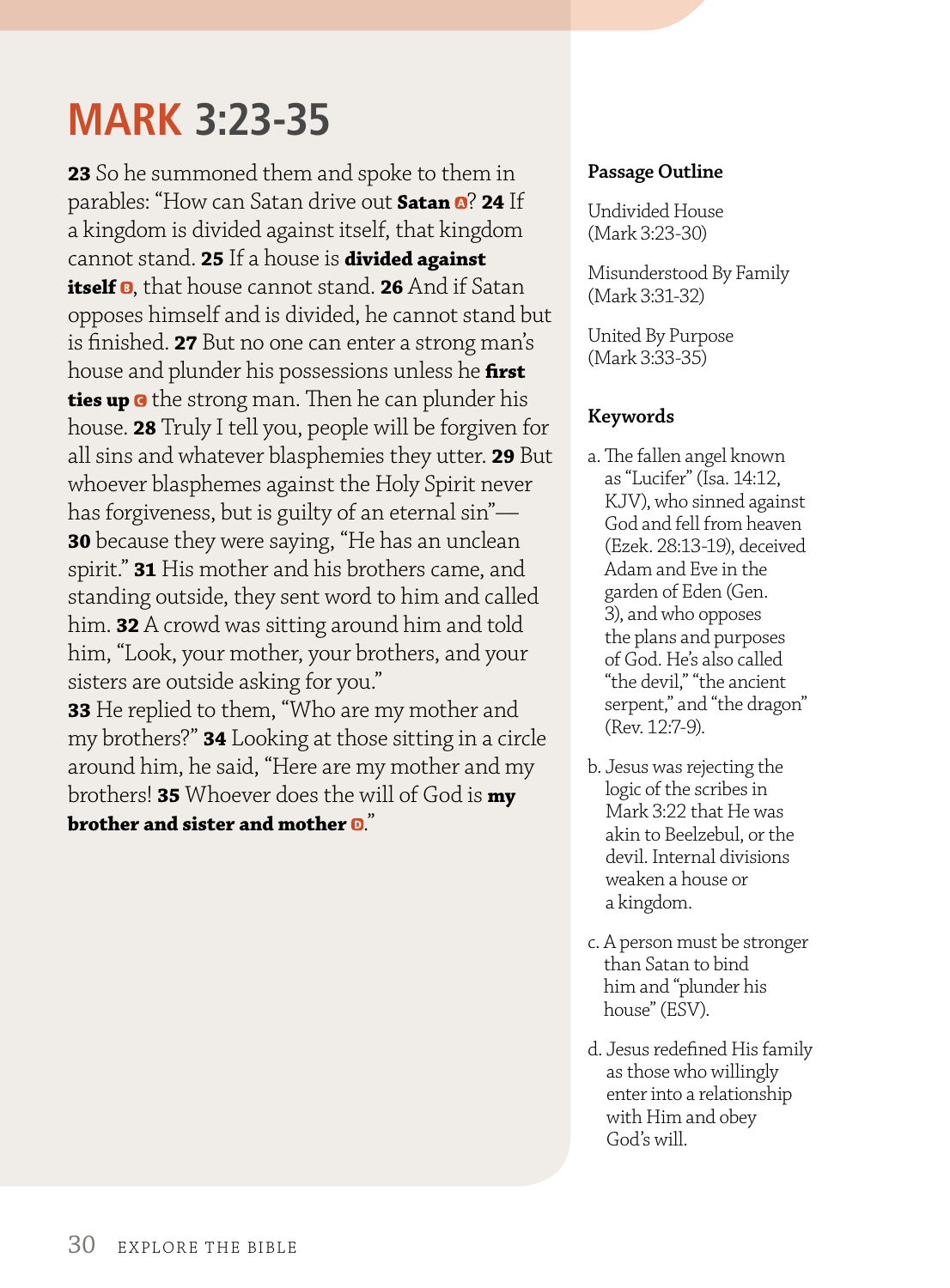# **EXPLORE THE TEXT**

Jesus summoned His opponents together to confront their accusations. Jesus understood that Satan was actually wiser than His opponents. While they saw no contradiction in their statements, the prince of the demons would hold a different opinion. He would understand that such divisions would not further his cause. If he opposed himself, he could not stand and would be finished. Just as a king would never expel his own soldiers from the kingdom, Satan would not let his kingdom collapse by actively working against it.

The passage relates to what many have labeled "the unforgivable sin." However, that was not the main point Jesus was making. He affirmed that all sins are forgivable as long as one comes to God in repentance. Believers sometimes worry that they will fall into an unforgivable sin, but Jesus wanted people to know that if they are genuinely concerned about it, they are not committing it.

#### **How would you explain the unpardonable sin to others? What ramification does this teaching have for believers today?**

As He was teaching a crowd, Jesus learned that His family members wanted to talk with Him. As noted, they were probably seeking an opportunity to pull Him away from the multitude. Even though the family's attitude was rooted in genuine concern, Jesus could not deviate from the plan God had for His life—even if it meant putting those closest to Him on hold.

#### **How might a person respond if their family did not understand they followed Jesus?**

Jesus again used a question to spur people to think in a new way. He was preparing their hearts and minds to receive a truth that they had never considered. This would require a monumental shift in thinking for those listening to His words. Jews (who were on the scene) and Greeks (who constituted Mark's audience) would have been rocked by the radical idea that a spiritual relationship could supersede one's family of origin.

This break from convention pointed to a spiritual truth that helps define the church. We are familiar today with the idea of "the family of God" and "brothers and sisters in Christ." Such concepts are rooted in passages like this, where Jesus affirmed the unique connection between Himself and His people.

#### **How does being a member of God's family affect one's daily life? What can believers do to truly live out their relationships as children of the King?**

#### **BIBLE SKILL: Memorize a verse and apply it to a real-life situation.** –

Memorize Mark 3:35 in your preferred Bible translation. Then write the verse in your own words. Finally, write a couple of sentences here or in a journal, stating how the verse can help you make a tough decision or face a difficult situation today.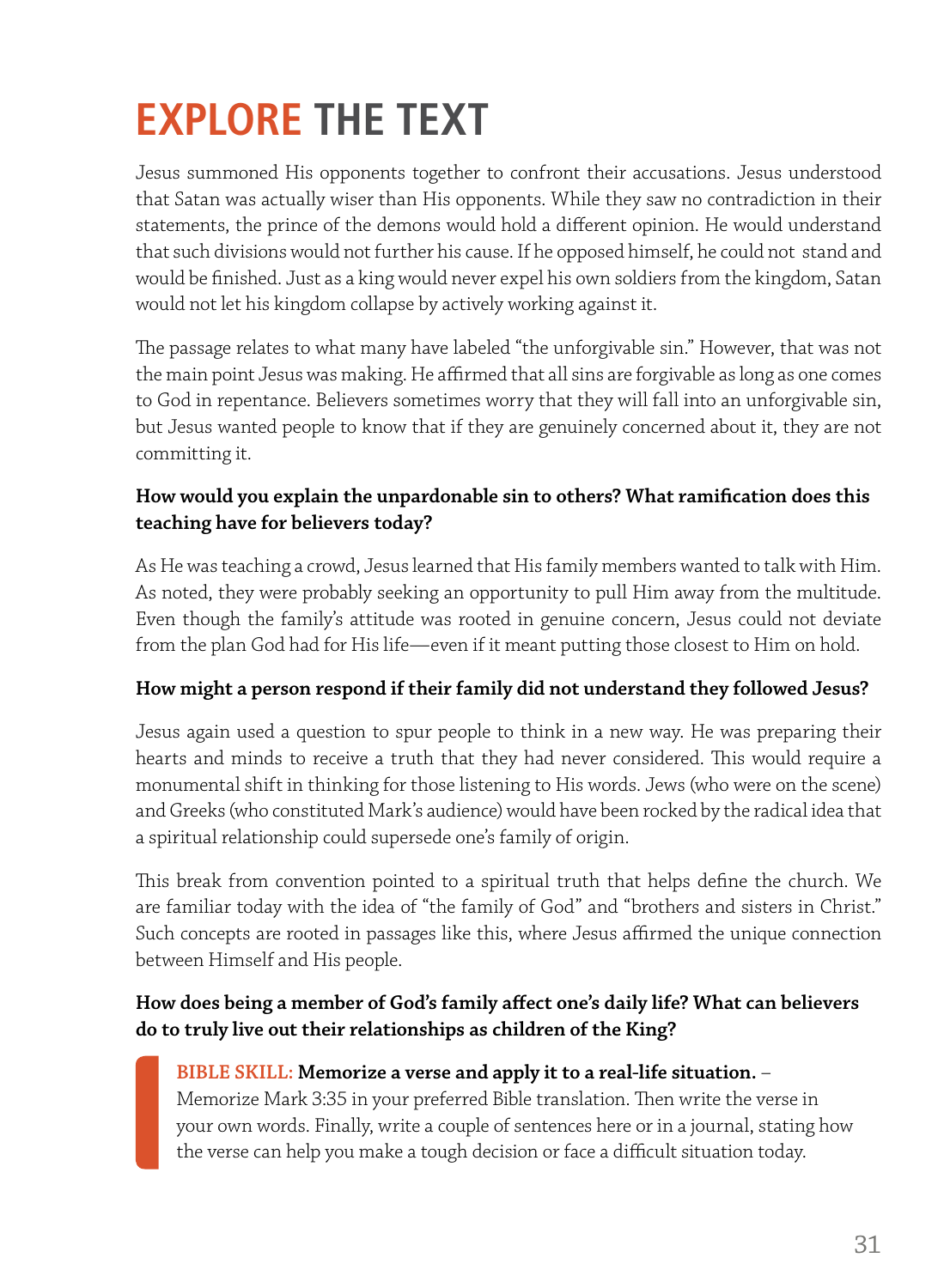# **APPLY THE TEXT**

- Believers should confidently affirm God's power.
- Believers should not expect everyone, including those closest to them, to understand following Jesus.
- Believers are to make doing God's will their priority.

**Describe a time when you saw God's power at work over the enemy. How does that experience encourage you to trust Him more today?**

**When has your commitment to Jesus put you at odds with members of your family? How did that experience draw you closer to Him? How did it help you minister to your family more effectively?**

**How can the members of your Bible study group strengthen the relationships with one another? In your church? In your community?**

**Prayer Requests**

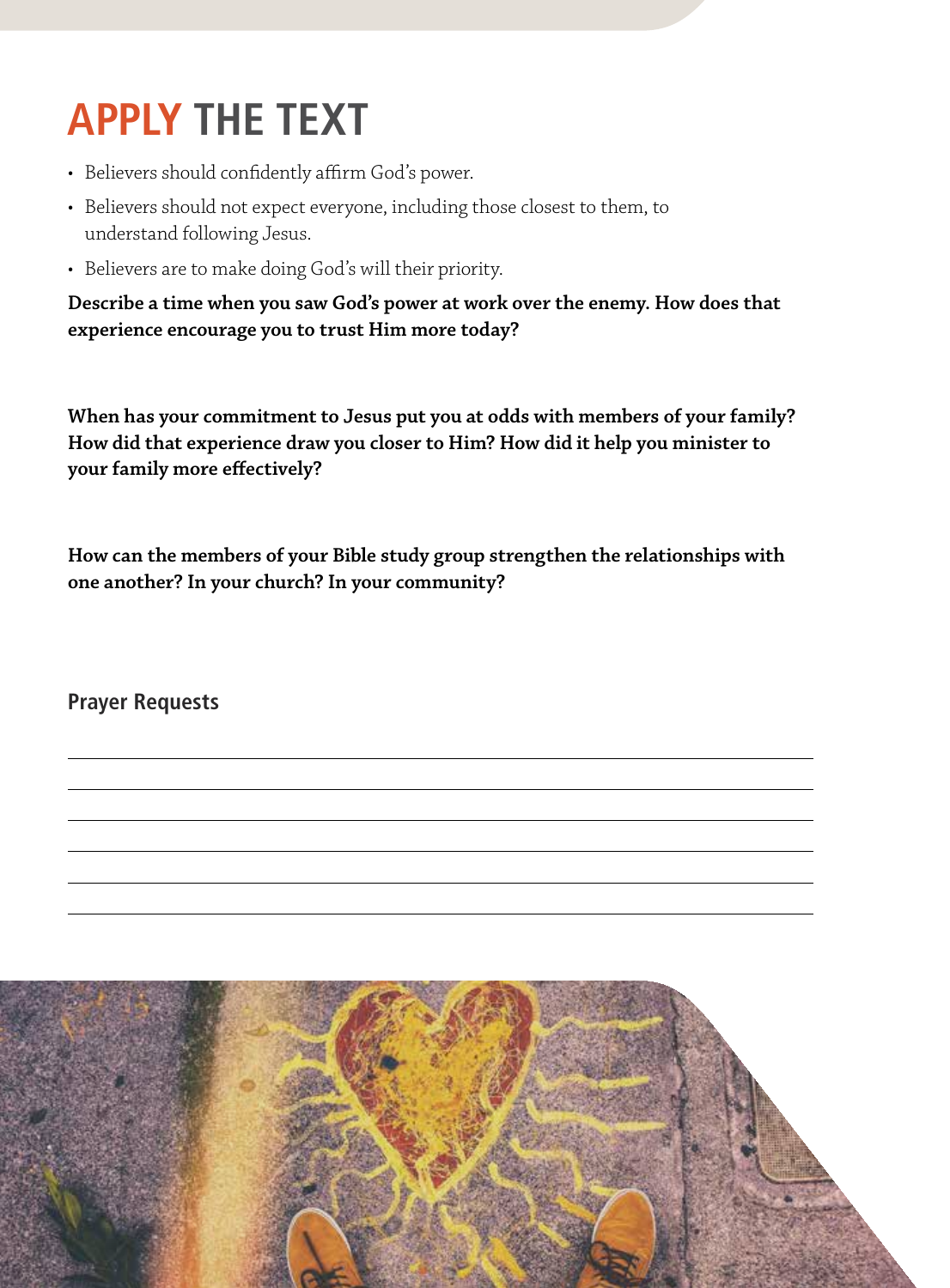## **DAILY EXPLORATION**

#### **Day 1: Jesus has authority over Satan.**

#### *Read Mark 3:23-27, noting the two examples Jesus shared.*

Unsettled by Jesus' ministry and message, His opponents started openly questioning His validity as God's mouthpiece. To their way of thinking, Jesus represented not the holiness of the Father's servant, but the darkness of demonic activity. Though He cast out demons, they claimed that Jesus did so by the power of Beelzebul, the leader of demons (v. 22). The leaders' argument was built on a serious flaw. Using the familiar images of a kingdom and a house, Jesus noted that any nation or family fighting against itself was setting itself up for a fall.

To further illustrate His point, Jesus turned to the image of a wealthy person's home. In that situation, the first step toward looting a rich person's home would be to take the rich person out of the picture. The wealthy man—and probably his servants—would need to be captured and bound. Jesus was implying that He was actually tying up Satan, rather than working in partnership with him. While Satan is a strong man, Jesus is stronger and uses His power and authority over Satan.

#### **Some said Jesus' power came from Satan. Why? What actions of Jesus proved this could not be so?**

#### **Day 2: There is only one sin that cannot be forgiven.**

#### *Read Mark 3:28-30, underlining verse 28.*

The leaders were worried about blasphemy; Jesus let them know that even blasphemy—while serious—was not beyond God's forgiving reach. The only exception was blasphemy against the Holy Spirit. This is an incredible promise—to know that nothing can separate us from God's love and relationship (Rom. 8:37-39). The only sin that will never be forgiven is rejecting Christ. Jesus will accept anyone at anytime as long as he or she still has breath. But when one continues to reject Christ over time and dies in sin, there is no longer any hope of forgiveness.

Sin holds us captive, and we cannot rescue ourselves. God has graciously provided salvation through the life, death, and resurrection of Jesus. Refusing His grace and rejecting His offer has eternal consequences. The religious leaders were heading in that direction by attributing the work of the Spirit to demonic powers. Despite their years of study and expectation, they were missing the Messiah who stood right in front of them. Even worse, their hearts were hardening against Him.

#### **How would you explain the unpardonable sin to others?**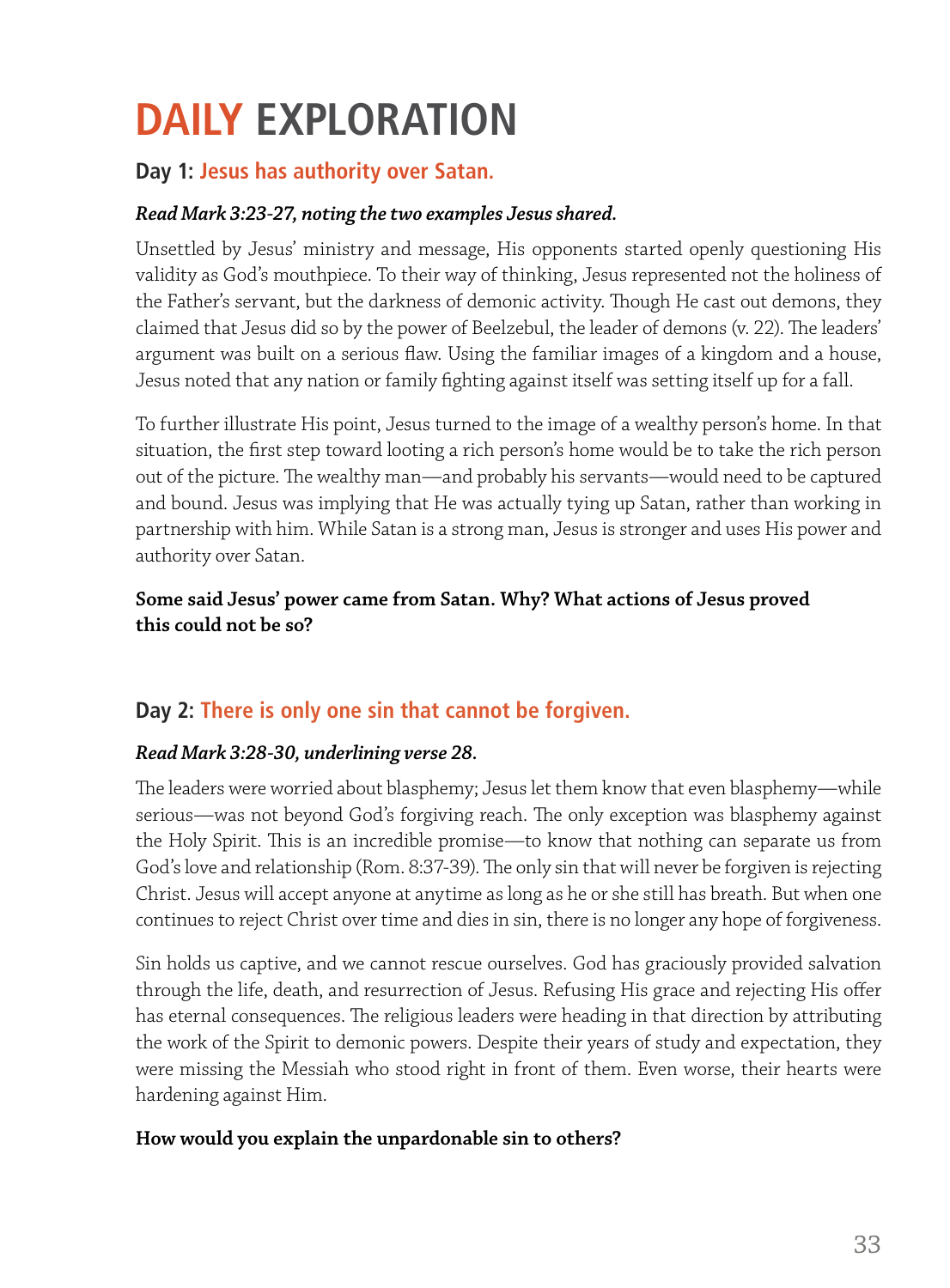#### **Day 3: Jesus faced opposition from many.**

#### *Read Mark 3:31-32, identifying who was asking for Jesus.*

Jesus not only wrestled with opposition from the religious leaders, He also faced opposition from His own family members. We are not told whether this encounter with His family came immediately following the argument with the leaders, but Mark placed the two events together to show that Jesus was dealing with unbelief from every side.

While Jesus was teaching a crowd, members of His family arrived, presumably to take Him away. Mark specifically identified Mary, Jesus' mother, as part of the delegation. Readers who are familiar with the other Gospel accounts might find her response surprising. After all, she had received word about Jesus' true identity from an angel (Luke 1:26-38) and from the prophet Simeon (Luke 2:22-35). Jesus also reminded her of His mission during the only account we have from His childhood (Luke 2:41-50).

Jesus felt a responsibility for the crowd around Him. Mark painted a contrast between His response to those gathered around Him and to those waiting for Him outside. As Jesus later told Martha, it is always important to focus on what's most important instead of getting lost in what seems vital in the moment (Luke 10:41-42). In this case, teaching the good news of the kingdom took precedence over meeting with His family members.

#### **How would you respond if your family did not understand your following Jesus?**

#### **Day 4: Family isn't always biological.**

#### *Read Mark 3:33-35, noting who Jesus considered His family to be.*

While members of Jesus' family doubted His claims and His ministry, He still had plenty of support. He was surrounded by disciples who didn't have it all together, but they were learning what it meant to be His people—His family.

While Jesus never diminished the importance of family, He knew that some relationships ran even deeper than blood relations. As Jesus looked around at those who had surrendered so much to follow Him, He didn't just see faces in the crowd; He saw brothers and sisters. "Whoever does the will of God is my brother and sister and mother," He said. He saw individuals related to Him in a way that His physical family was not—at least for the moment.

#### **How can we respond when there's a conflict between what we believe God wants for us and what a family member expects?**

**KEY DOCTRINE: The Church** – A New Testament church of the Lord Jesus Christ is an autonomous local congregation of baptized believers, associated by covenant in the faith and fellowship of the gospel (Acts 2:41-42).